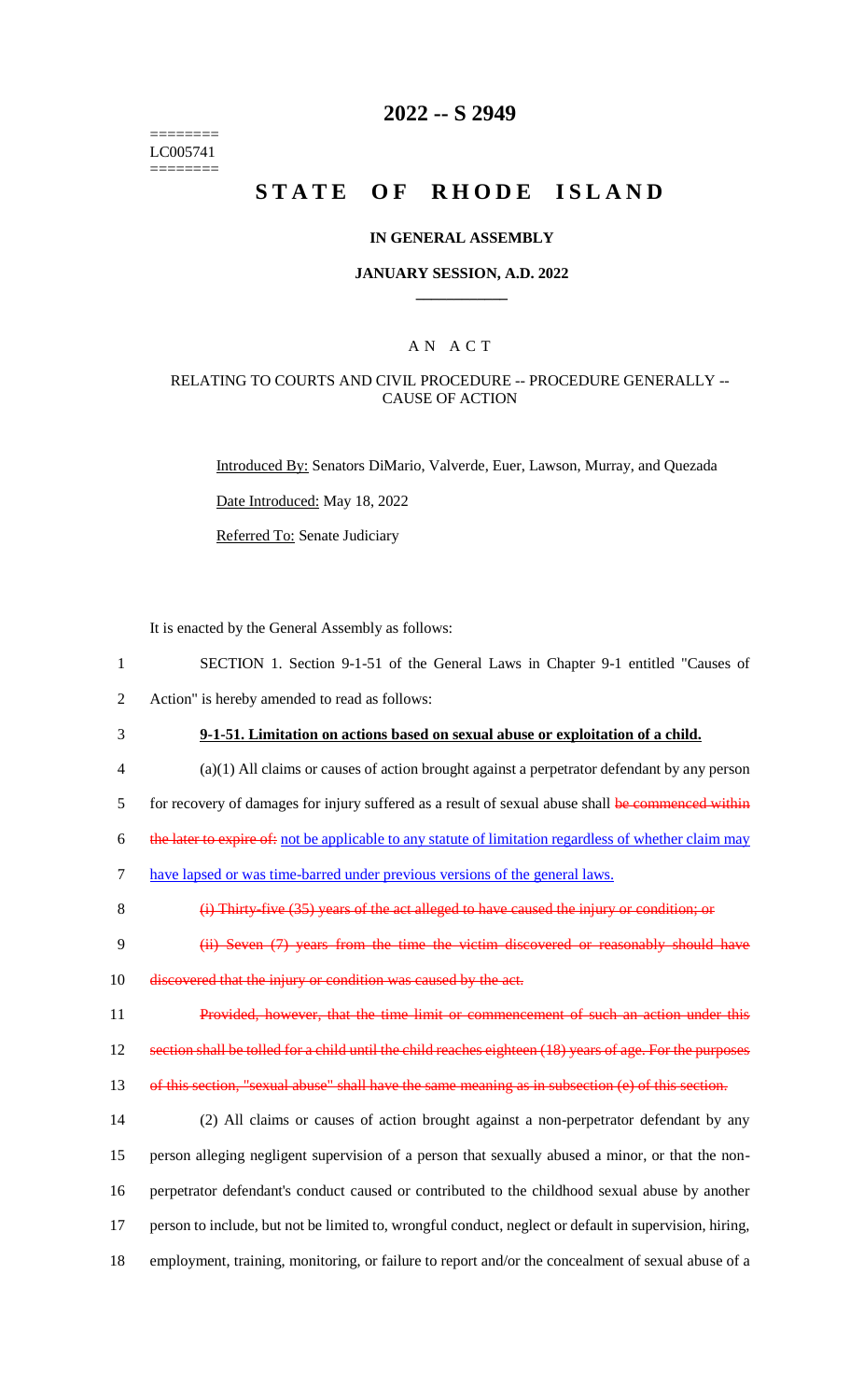1 child shall be commenced within the later to expire of: not be applicable to any statute of limitation regardless of whether the claim may have lapsed or was time-barred under previous versions of the general laws. (i) Thirty-five (35) years of the act or acts alleged to have caused an injury or condition to the minor; or (ii) Seven (7) years from the time the victim discovered or reasonably should have discovered that the injury or condition was caused by the act. Provided, however, that the time limit or commencement of such an action under this section shall be tolled for a child until the child reaches eighteen (18) years of age. For purposes of this section "sexual abuse" shall have the same meaning as in subsection 11 (e) of this section. (3) As to a perpetrator defendant, any claim or cause of action based on conduct of sexual 13 abuse may be commenced within the time period enumerated in subsections  $(a)(1)(i)$  and  $(a)(1)(ii)$ 14 regardless if of whether the claim may have lapsed or was time-barred under previous version versions of the general laws. (4) Except as provided in subsection (a)(3) herein, any claim or cause of action based on 17 conduct of sexual abuse or conduct that caused or contributed to sexual abuse, if the action is not 18 otherwise time-barred under previous version of the general laws on the effective date of this 19 section, may be commenced within the time period enumerated in subsections  $(a)(1)$  and  $(a)(2)$  of 20 this section. (b) The victim need not establish which act in a series of continuing sexual abuse or exploitation incidents caused the injury complained of, but may compute the date of discovery from the date of the last act by the same perpetrator which is part of a common scheme or plan of sexual abuse or exploitation. (c) The knowledge of a custodial parent or guardian shall not be imputed to a person under the age of eighteen (18) years. (d) For purposes of this section, "child" means a person under the age of eighteen (18) years. (e) As used in this section, "sexual abuse" means any act committed by the defendant against a complainant who was less than eighteen (18) years of age at the time of the act and which act would have been a criminal violation of chapter 37 of title 11. SECTION 2. This act shall take effect upon passage.

#### ======== LC005741 ========